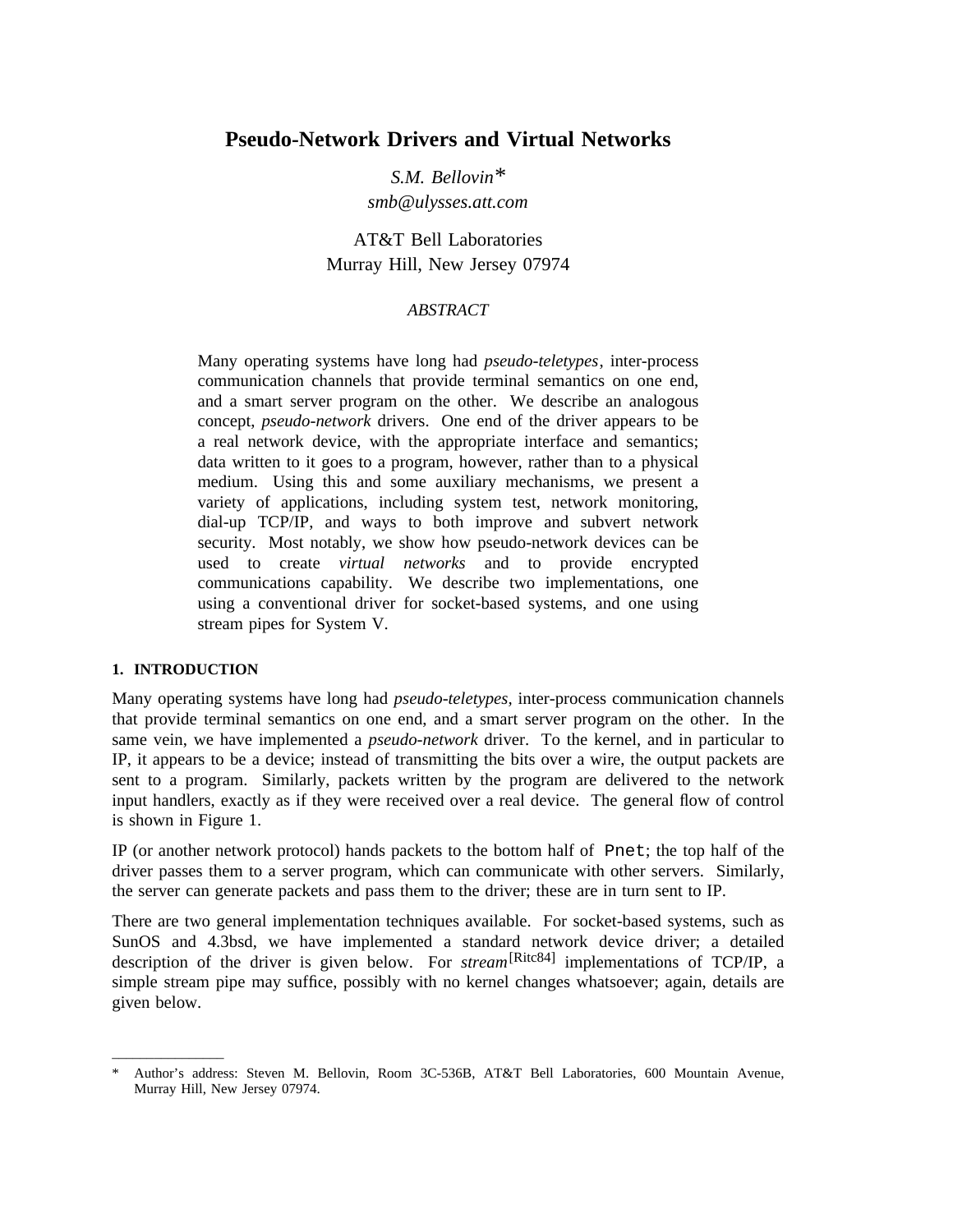

**Figure 1.** The Pseudo-Network Driver

Although the primary focus of the driver is TCP/IP,[Fein85, Come88] the socket version is actually quite general; it can handle any address families supported by the rest of the kernel. It has been tested on SunOS 4.0.1 and 4.0.3; with minor changes, it should run on 4.2bsd, 4.3bsd, and other related operating systems.

#### **2. RE-INJECTION TECHNIQUES AND ISOLATED INTERFACES**

A number of uses for Pnet involve *re-injecting* a transformed packet into the kernel for further processing. For example, the packet could be encrypted, repackaged with a new IP header and a protocol number indicating encryption, and sent on its way. Before discussing Pnet proper, it is worth examining possible mechanisms for re-injection; it is not trivial to implement, but is quite necessary.

The first, and most obvious way, is to build a new packet, and simply write() it to the Pnet device, under the assumption that IP will then forward it to the proper destination. However, many IP modules will *not* forward packets, either for security reasons or because forwarding packets is the business of gateways, not hosts.[Brad89]

For socket-based implementations, a second approach is to create a raw IP socket, and use it to re-inject the packets. Unfortunately, while that mechanism is suitable for transmitting the encrypted packets, it fails on decryption. Decrypted packets — received by a user-level process bound to that IP protocol number — should carry the IP source address of the original sender; the raw IP socket interface insists that packets carry authentic local source addresses. While it may be possible to kludge around this requirement, a cleaner solution can be obtained by implementing a new raw protocol in the Internet address family; this protocol would permit specification of an arbitrary IP header.<sup>1</sup>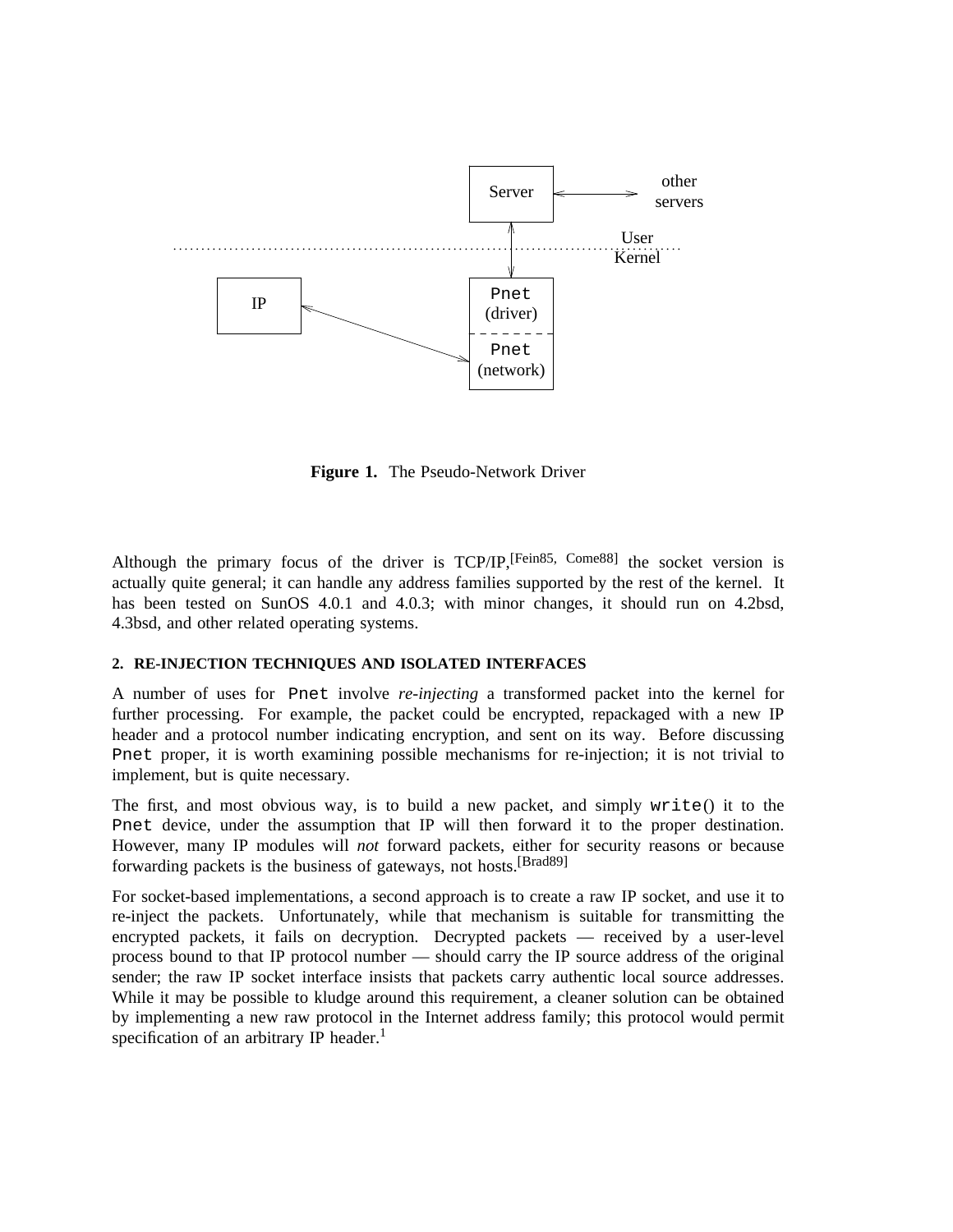We have opted to implement a variant of this mechanism. Rather than create a separate interface solely for packet re-injection, we have overloaded the address family field used by pnetwrite. As noted, these packets are passed directly to the IP output routine, rather than the input routine. This interface must be used with great care. Only minimal checks are done, to guard against kernel panics. No attempt is made to provide standard packet input processing, such as checksum validation, time-to-live counter decrementing, or option processing. More seriously, the packet is not checked to see if it is destined for this host. If it is, when the real driver receives the packet, it must pass it to IP's input routine. Of course, if the packet was destined for Pnet's local address, it will be delivered again to the server, possibly causing a loop. Pnet broadcast packets are a particularly nasty case of this.

Implementing re-injection is harder for stream implementations. The only path into IP is the transport protocols' interface; for these, IP expects to fill in the source address, etc. Some sort of raw channel is needed; this might require changes to IP.

An alternative to packet re-injection is to implement *interface isolation*. If an interface is marked as *isolated* (presumably via if config), packets from it are not forwarded. Thus, packets arriving via the Pnet driver could be forwarded, while packets arriving on an external link would not. Obviously, source routing would be disabled for isolated interfaces also. A final aspect of interface isolation, possibly controlled by a different bit, is to accept packets arriving on an isolated interface if and only if they are destined for the machine's IP address on that interface. That is, we do not permit the implicit forwarding to an alternate address associated with another network interface on the gateway.<sup>2</sup>

For some purposes, a simple isolation bit is insufficient; one would need isolation groups that define allowable forwarding patterns. Finally, one could escalate to full address screening,<sup>[Mogu89]</sup> though if encryption is univerally performed that is probably not necessary.

### **3. APPLICATIONS**

The Pnet driver has many uses, ranging from the trivial to the complex. A few are discussed below. We have implemented some of these, and plan to implement others.

### **3.1 System Test**

\_\_\_\_\_\_\_\_\_\_\_\_\_\_\_\_

It is often difficult to test protocol implementations. The usual approach is to use sophisticated network monitors to observe the traffic and to create test packets. Such techniques, though, are expensive and often uncertain — fast hosts can easily overrun some network monitors. Pnet, though, makes life much easier — a host program can catch or generate all test packets.

Care must be taken when emulating a protocol in a program; some features are more difficult to emulate than others. During development of Pnet, we ran into trouble with fragmented ICMP ECHO packets; generating proper replies required receipt and reassembly of all

<sup>1.</sup> Some people may object that allowing a host process to impersonate an IP address is a security risk. First, this facility is only available to root; a rogue super-user has easier ways to spoof IP addresses. Second, the very existence of Pnet allows injection of packets with arbitrary addresses. Finally, as shown elsewhere, <sup>[Bell89]</sup> using an IP address for authorization is very unsafe in any event.

<sup>2.</sup> This does not necessarily provide enough security for the gateway machine. ICMP packets can have a global effect, regardless of the destination address used.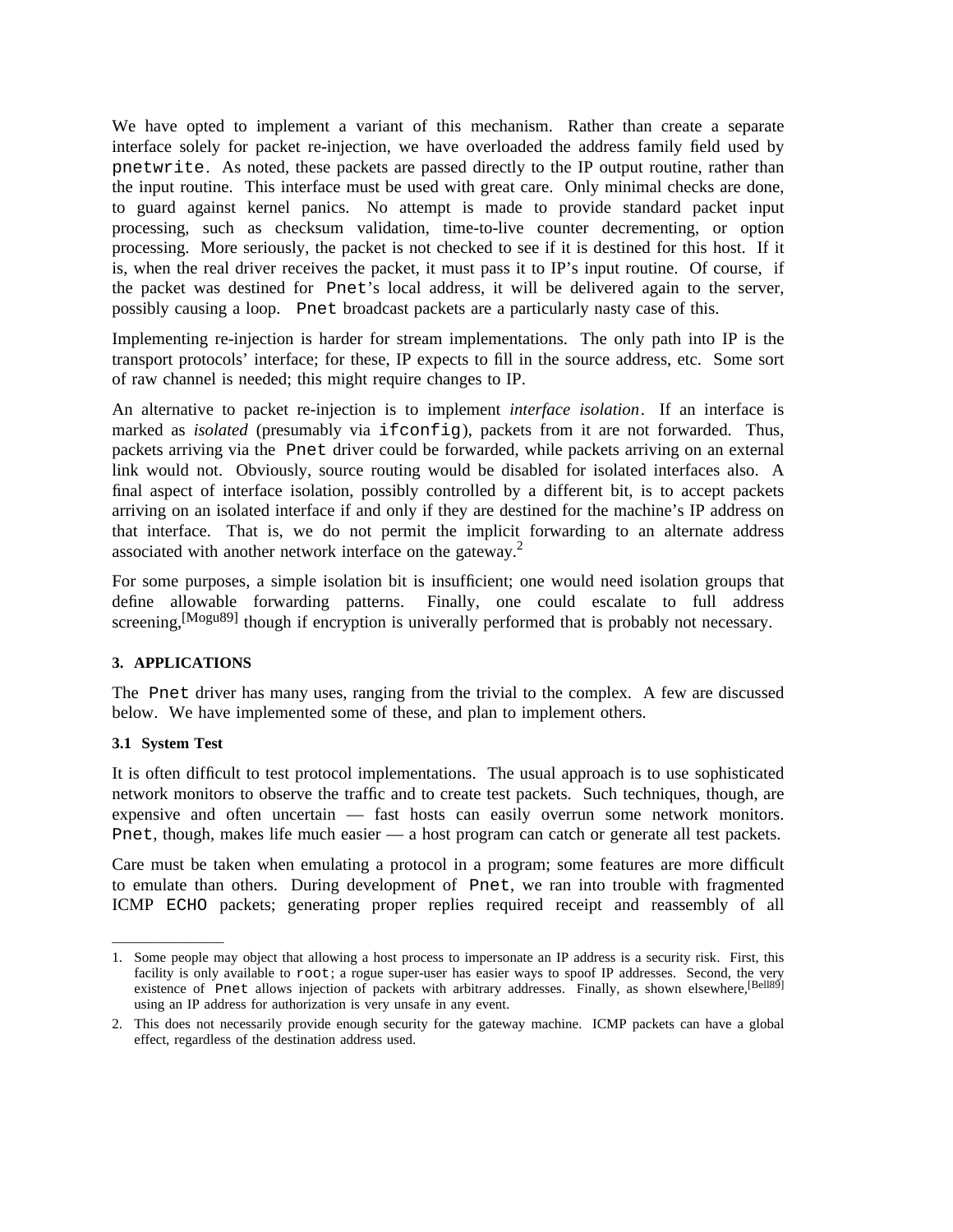fragments.

## **3.2 Netspy**

The Pnet driver can be used to monitor conversations. A routing entry can be constructed to direct traffic for a particular destination to the Pnet driver. After examination, the packet can be re-injected, adding IP Loose Source routing to carry the packet to the next hop.

The potential for abuse of this capability is, of course, obvious.

## **3.3 Non-IP Relays**

In some environments, it is necessary to send IP packets over media for which IP drivers do not exist. Pnet provides a simple mechanism for accomplishing this; a program can retrieve the IP packets via the Pnet driver, encapsulate them for some other protocol, and transmit them to the far end.

This can be also be done in some situations where one side implements an IP driver directly. For example, some implementations of Datakit VCS support contain an IP interface, while others do not. The latter can use Pnet to transmit packets to and from IP; at the far end of the Datakit VCS circuit, IP can handle them directly.

## **3.4 Replacing SLIP**

The conventional mechanism for sending IP packets over tty lines — SLIP, or Serial Line IP[Romk88] — requires oddball code in the kernel. A line discipline is used for framing, which is reasonable enough; however, some implementations require a dummy process to linger to keep the line open, or some mechanism to prevent the normal close operations from taking place. Furthermore, dial-up SLIP operation is awkward, though it has been done.<sup>[Lanz89]</sup> All of that can be bypassed using Pnet. A single process can handle packets for all of the SLIP destinations; it can make calls as needed, transmit and receive data, etc. To be sure, a line discipline may be needed in any event, to buffer the incoming characters and avoid the need to wake up the SLIP daemon each time, but much of the complexity could be eliminated.

A Pnet implementation has the side-effect that all of the SLIP destinations would share the same IP network number. This is probably a good idea — using an entire network for each point-to-point link is wasteful, though presumably one could subnet a class C network and use it for 64 SLIP links<sup>3</sup> — but it requires good routing protocols to handle the point-to-point connections. The IP model normally requires that an interface driver be able to reach every connected host directly; this is often not the case with SLIP.

### **3.5 Bypassing Security Controls**

\_\_\_\_\_\_\_\_\_\_\_\_\_\_\_\_

The Pnet driver can also be used to implement a bypass for some common security controls. Assume, for example, a paranoid gateway that was configured to allow only electronic mail traffic; this would be configured to accept TCP packets with a source or destination port of 25, and to reject all others.[Mogu89] Two co-operating parties could set up a TCP circuit between Pnet servers, and simply assign one end to port 25. Assuming suitable routing information were exchanged, each end would have access to the other's IP networks.

<sup>3.</sup> At least 2 bits must be used for every subnet, as the host addresses 0 and -1 are still reserved.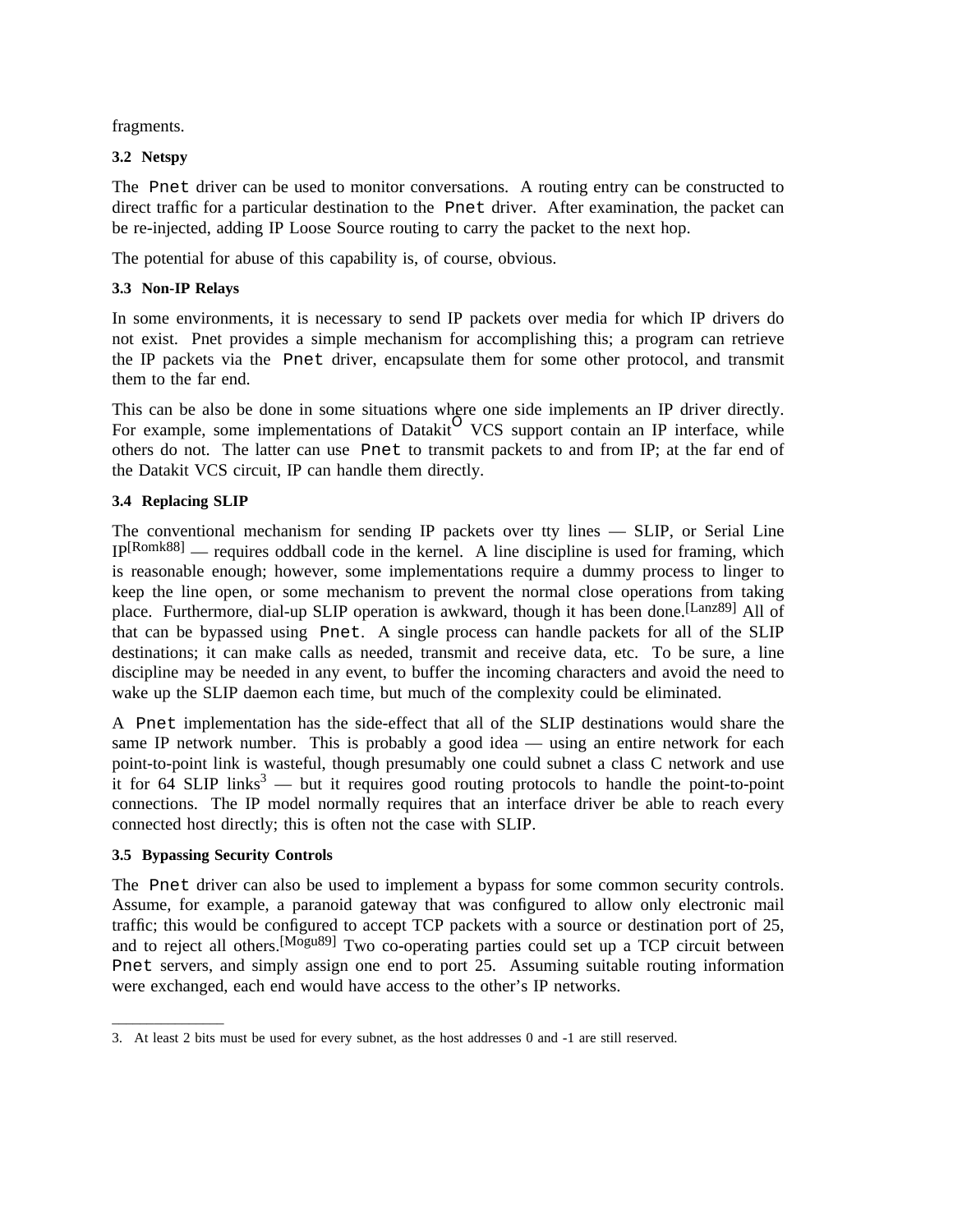Obviously, in this sort of situation two parties who merely wished to leak information could do so rather more simply. The point is that Pnet allows IP-level access, and is thus far more damaging.

#### **3.6 More Reliable Datagrams**

In the current congested Internet environment, datagram services are hard to use. Too many packets are dropped or delayed, leading to excessive retries and/or congestion.[Nowi89] If a TCP-based relay process is used with Pnet, application-level retry timers can be turned off, and advantage can be taken of recent TCP performance improvements.[Karn87, Jaco88] Similarly, if the underlying network is prone to data corruption, this mechanism is useful when using systems that turn off UDP checksumming.

If this strategy is adopted, great care must be taken if application-level retry timers are still used. TCP segments can be delayed or lost as easily as UDP packets; however, since TCP will retransmit on its own, it is highly undesirable for the application to do so as well. Application-level retransmissions will simply generate extra load; they will not provide better service.

#### **4. VIRTUAL NETWORKS**

There are a number of protocols, typically broadcast-based ones, that operate properly only within a single IP network. If the machines that wish to run such a protocol are geographically dispersed, it may not be feasible to connect them to the same net. Using Pnet, though, this can be accomplished reasonably easily: a server could declare the interface to be a broadcast network, and transmit broadcast packets to all appropriate destinations. This is an example of a *virtual network*. While there is an obvious efficiency loss in broadcast virtual networks, the gain in functionality may make it worthwhile for some applications.

Virtual networks have other uses as well. For example, consider the case of a large corporation with many internal TCP/IP networks, and a single gateway to the Internet. It may be desirable to allow a very few selected hosts access to the Internet through the gateway; most, though, would be blocked for security reasons. The selected hosts and the gateway could form a virtual network; only its address would be advertised to the outside world.

A more general way to phrase this is that virtual networks allow for routing and control independent of the physical topology. This can be used to implement many different useful schemes, including ''roamer hosts''.

Virtual network packets may be carried by TCP, UDP, or IP. If UDP is used, checksumming should be turned off for that connection; it represents needless expense, as the encapsulated packet will undergo further validity checking when delivered to its ultimate destination.

#### **4.1 An Encrypted Virtual Network**

Perhaps the most interesting use of Pnet is to implement encryption, access control, and authentication mechanisms. We shall spend some time on a detailed description of just such a system; it is currently under development. Since ours is loosely modeled on the *Blacker Front End*[BFE, Mund87] but is much less secure, we dub it *Greyer*. There are two principal uses for Greyer: providing end-to-end encryption between a pair of hosts communicating over an insecure network, and providing network-level encryption between a pair of gateways, each of which is protecting a group of naive hosts. We will consider each design in turn.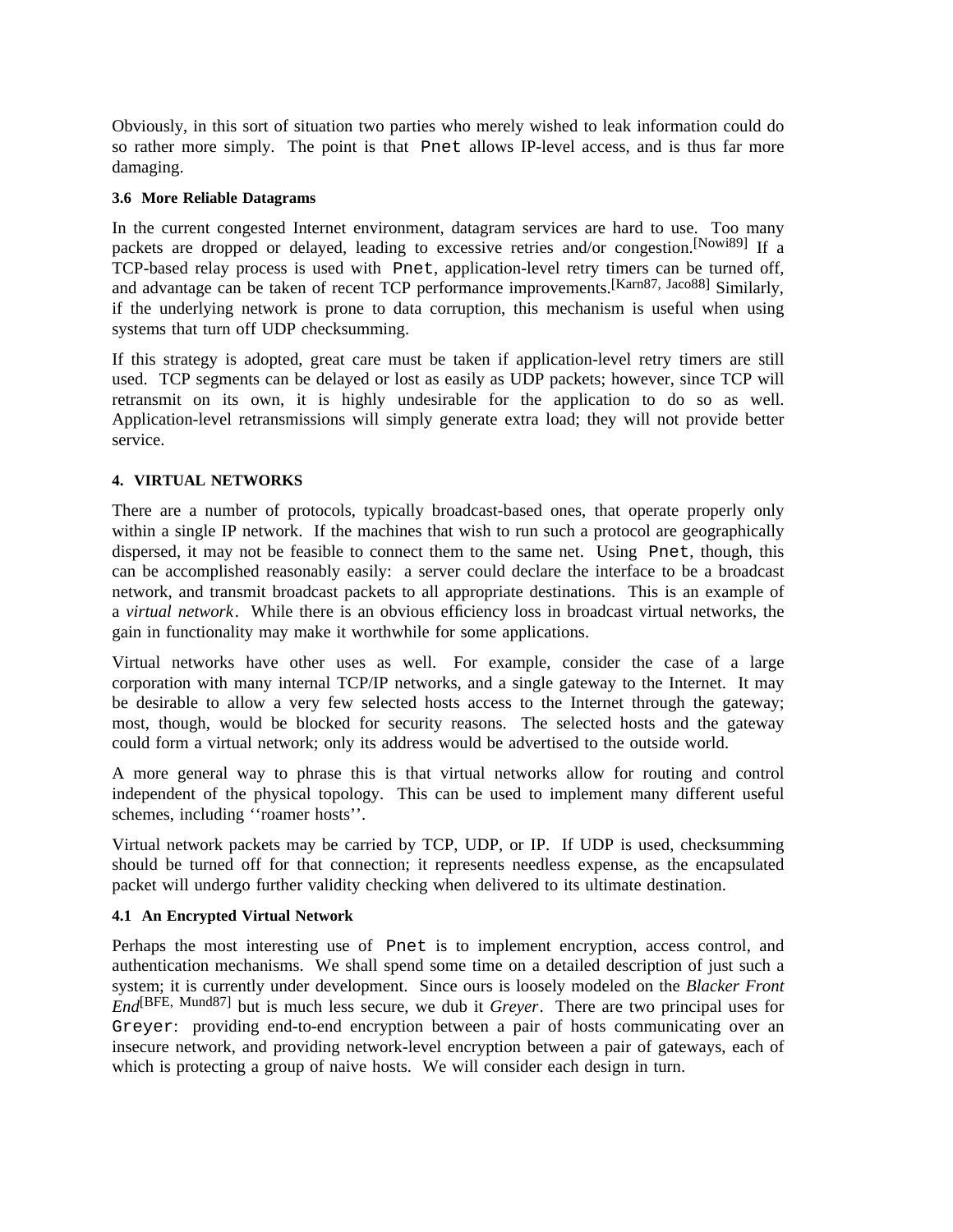At first blush, providing end-to-end encryption is simple. Create a virtual network, as described above. When a host wishes to make a secure call to a destination, it uses the destination network's address on the virtual network. All of the packets are thus delivered to the Pnet server, which encrypts them and sends them along. These servers have addresses on the insecure physical network. The destination server receives the packet, decrypts it, and writes it on the Pnet device; in the kernel, the packet is recognized as destined for the local host, and is delivered to the application in the usual fashion.

There is a catch, however. One of the benefits of encryption is the implied authentication it provides. Applications which believe they are conversing over the secure virtual net may quite reasonably extend much greater trust. Unfortunately, packets with a virtual net destination address may be delivered to a host over its physical network interface; these packets have not been validated in any way. They will nevertheless be accepted.

The easiest solution is the interface isolation mechanism described earlier. Note that we must isolate the physical network, not the virtual one. That is, we will accept packets over the virtual interface for either address; we do not wish to accept packets for the presumed-secure virtual address over the physical link. If the host has more than one physical address, this solution is too simplistic; it may be necessary to use isolation groups.

Some may object that this is not a real problem. After all, even though forged packets to the protected address may be sent via the physical network, replies will be sent via the virtual network, and hence will be encrypted. Unfortunately, there are ways to attack hosts that rely on IP addresses for authentication, even if responses are not heard.<sup>[Bell89, Morr85]</sup> More simply, IP source routing could be used, thereby forcing the target host to reply via the same insecure path.

### **Gateways and** Greyer

Gateways using Greyer may require interface isolation as well. For inbound traffic, the rationale is simple: we do not wish unauthorized packets to enter the protected subnet. If the interface were not isolated, an enemy could simply use the physical network address of a target host.

Outbound traffic may need to be restricted also. In a classified environment, for example, individual users may not select the data transmission mode; that is up to the administrator. It is thus necessary to guard against internal traffic being routed directly to the external interface. On the other hand, we cannot simply turn off packet-forwarding, or we would have no way to deliver outbound packets to the Pnet server.

Our model, then is this: hosts behind the Greyer gateway forward their packets to it to reach a remote secure host. On the gateway, routing table entries specify that the next hop is on the virtual net; this forces the packets to be delivered to the Pnet server for encryption. The packets are encrypted and encapsulated, and transmitted over the insecure network to a remote server. It must then decrypt them and hand them back to IP. We may use re-injection; if the host will permit packet-forwarding from the Pnet interface, a write() over the Pnet device will serve.

As noted, encryption provides implied authentication. It also provides authorization: the key distribution center may, at its option, decline to issue a key for a conversation deemed administratively prohibited. In fact, the Greyer mechanisms could simply be used for authorization without bothering with transmitting the encrypted text at all, as in the *Visa* protocols.[Estr89] There are obvious risks of address forgery here, of course.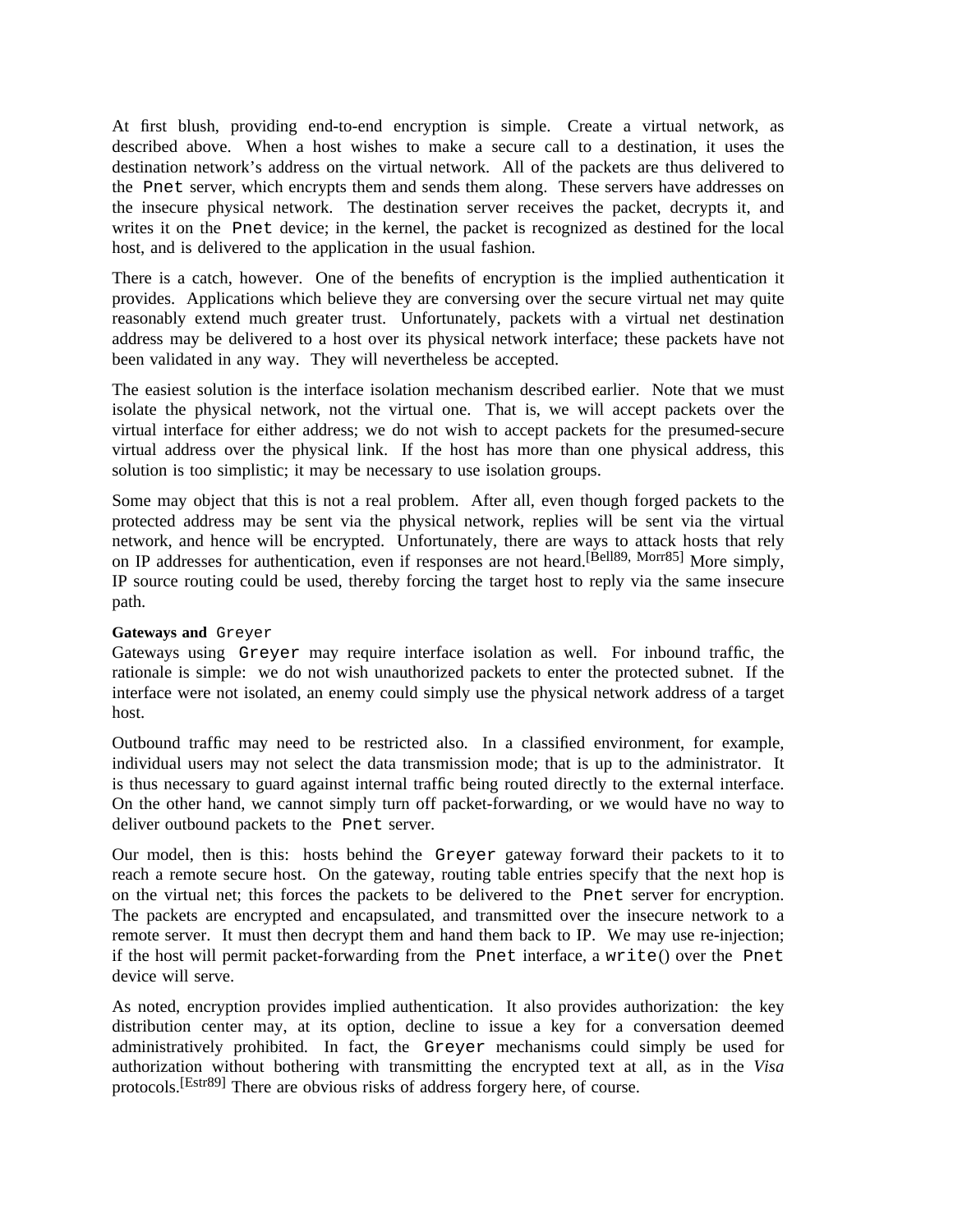#### **Encapsulation for** Greyer

There are two issues to consider when deciding how to encapsulate Greyer packets for transmission over the insecure network: how should session key information be distributed, and what transport mechanism should be used? The two questions are related.

First, we assume that the Greyer server will not have keys for each possible destination; rather, it will use something like Needham-Schroeder<sup>[Need78, Denn81, Need87]</sup> or Kerberos<sup>[Stei88]</sup> to obtain a session key. It is therefore necessary to transmit this session key to the remote Greyer server. If TCP is used as the transport mechanism, the solution is obvious: send the session key at the start of each connection. If a key expires, the connection may be torn down and a new one constructed.

If, on the other hand, a datagram mechanism is used (either UDP or a new IP protocol type), the problem is a bit harder. One possibility is to send a special packet containing the key to the remote Greyer server; depending on the reliability of the underlying network, it may be desirable to await an acknowledgement before transmitting any packets that use the key. More likely, we will use the SP3 protocol from SDNS.[SP3]

A final possibility is to include the encrypted key in each packet. This preserves the stateless nature of IP gateways, at the obvious cost in bandwidth. The exact choice depends heavily on the characteristics of the physical network; we will address this question further when Greyer is implemented.

#### **5. SOCKET IMPLEMENTATION DETAILS AND ALTERNATIVES**

The socket Pnet driver consists of two distinct halves, a network driver and a character device driver. Each contains the usual entry points: attach, output, and ioctl for the network driver, and open, close, read, write, ioctl, and select for the character driver. We describe each half in turn.

The network output routine (pnoutput) is quite straight-forward. If the character half of the driver is not open, packets are rejected with code ENETDOWN. Otherwise, the packet is queued for the server program. A header containing the destination address is prepended to the packet, in the form of a single struct sockaddr. It is important that the server program use this address to determine the header, rather than looking at the packet header; to do otherwise would require that it duplicate most of the functions of IP. If the program's input queue is full, the packet is discarded and ENOBUFS is returned to the caller. No attempt is made to loop back packets destined for a local address; that is left to the server.

The rest of the network driver half is comparatively trivial. One, perhaps incorrect, decision: if the interface is turned off via SIOCSIFFLAGS, the server program is sent an EOF message.

The character driver is a bit more complex. Pnetread blocks until data has been enqueued by pnoutput; if FASYNC mode has been selected, it returns an error code instead if the queue is empty.

Pnetwrite is more problematic for several reasons. First, it cannot accept just a raw packet; it needs address family information in order to route the packet to the proper protocol. While a simple short would suffice, the current driver requires a full struct sockaddr; this simplifies use of the same data structures for the input and output halves of the program. The other fields in this structure are currently unused, though that may change in the future.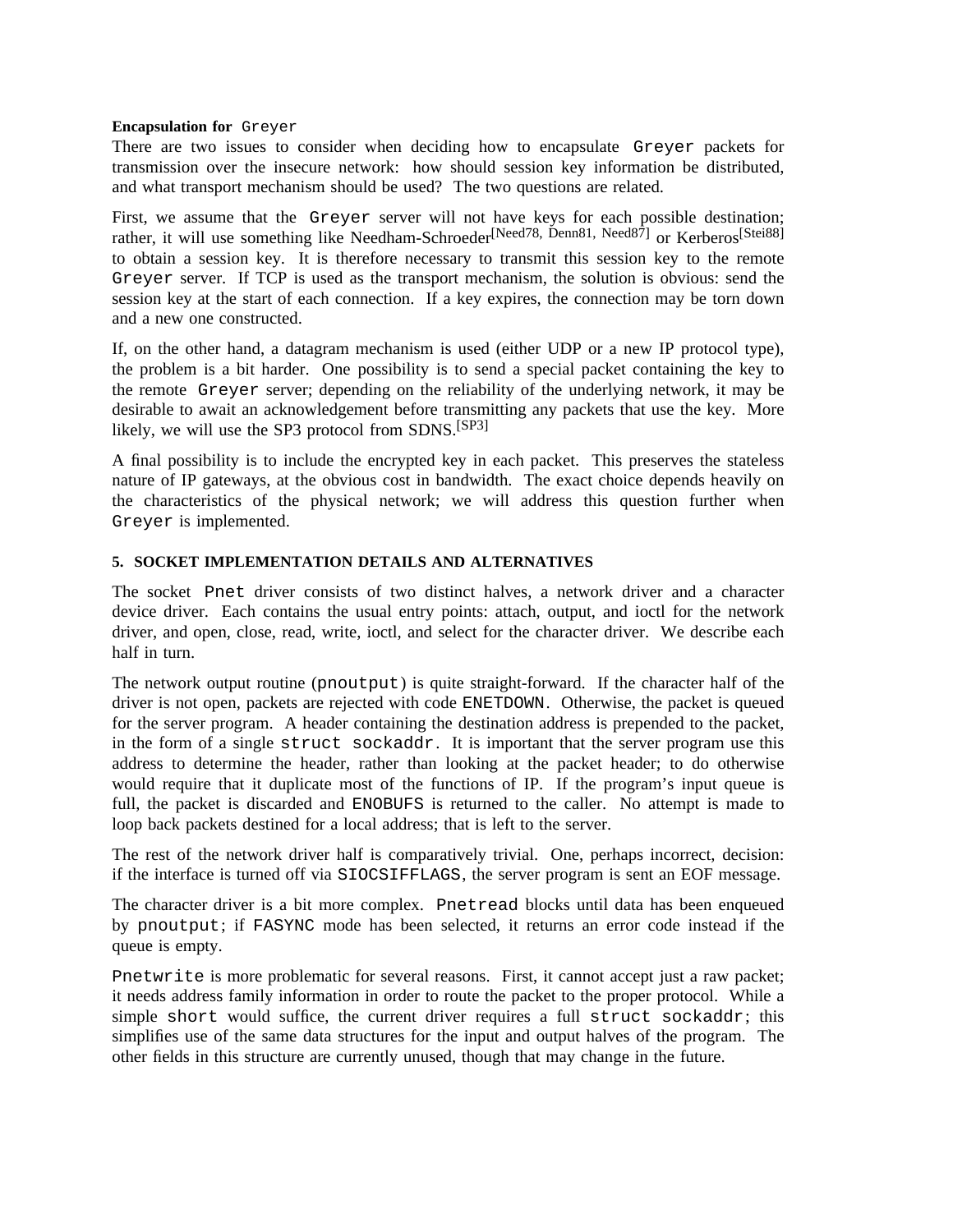A second complication is the need to *re-inject* packets into the system, as described above. If the high-order bit of the address family is on, the packet is passed to the *output* routine of that protocol, rather than the input routine. Currently, only AF\_INET is supported for this option.

Finally, it is not obvious how to block if the protocol input queue is full. It is easy enough for the server process to sleep; however, there is no ''interrupt routine'' to awaken it when the queue drains. Accordingly, a timer routine is used to poll the queue status.

Pnetselect has a similar problem; additionally, since it lacks information on which protocol input queue is desired, it cannot assert definitively that space is available. As a heuristic, it queries the status of the last queue to which a write() was attempted.

Pnetioctl permits the server to set the IFF\_BROADCAST and IFF\_POINTOPOINT flags for the interface; since the driver has no way of knowing the intended use of the interface, it cannot make a default choice. Additionally, the server can set and reset IFF\_UP; while this flag can be set via SIOCSIFFLAGS, use of that ioctl() is restricted to root.

It is also possible for the server to change the maximum transmission unit (MTU) allowed for the interface. If another network medium is used to relay Pnet packets, the MTU for the Pnet interface should be set to the MTU of the medium minus any required headers, to avoid fragmentation.

#### **Rejected Alternatives**

\_\_\_\_\_\_\_\_\_\_\_\_\_\_\_\_

An alternative implementation technique would have been to replace the character driver with a new socket address family. That would have allowed use of sendto() and recvfrom() system calls to pass the auxiliary address, rather than requiring a prepended header. Similarly, much of the existing code for socket input/output could be used, rather than writing new routines. This approach turned out to be infeasible for several reasons.

The first is simply a question of packaging. As some systems are distributed, it is much easier to add new device drivers than to add new address families. There is no accessible table to configure the domain structure for a new address family, nor are there vacant entries in the address family name space. While some dormant entry could be reused, this seemed unwise. Nor is it possible to add additional entries to a binary system; there are several routines, and one table, that ''know'' how many address families there are.<sup>4</sup>

A second reason is the permission structure. It was useful to permit non-root users to access this facility, at least during testing; this is very easily accomplished via the file system's permission mechanisms. Doing the same for a socket family would have been awkward.

Finally, the device driver interface is much more standardized across releases than is the socket interface, and much more documentation exists for it.

It should be noted parenthetically that although modifying distributed source code is not *a priori* a bad idea, it is often infeasible. Source code distributions are sometimes not as current as binary-only distributions, and not everyone is licensed to receive source code.

<sup>4.</sup> Amusingly enough, the SunOS 4.0 distribution does not have AF\_MAX set high enough for all of the address families named in socket.h.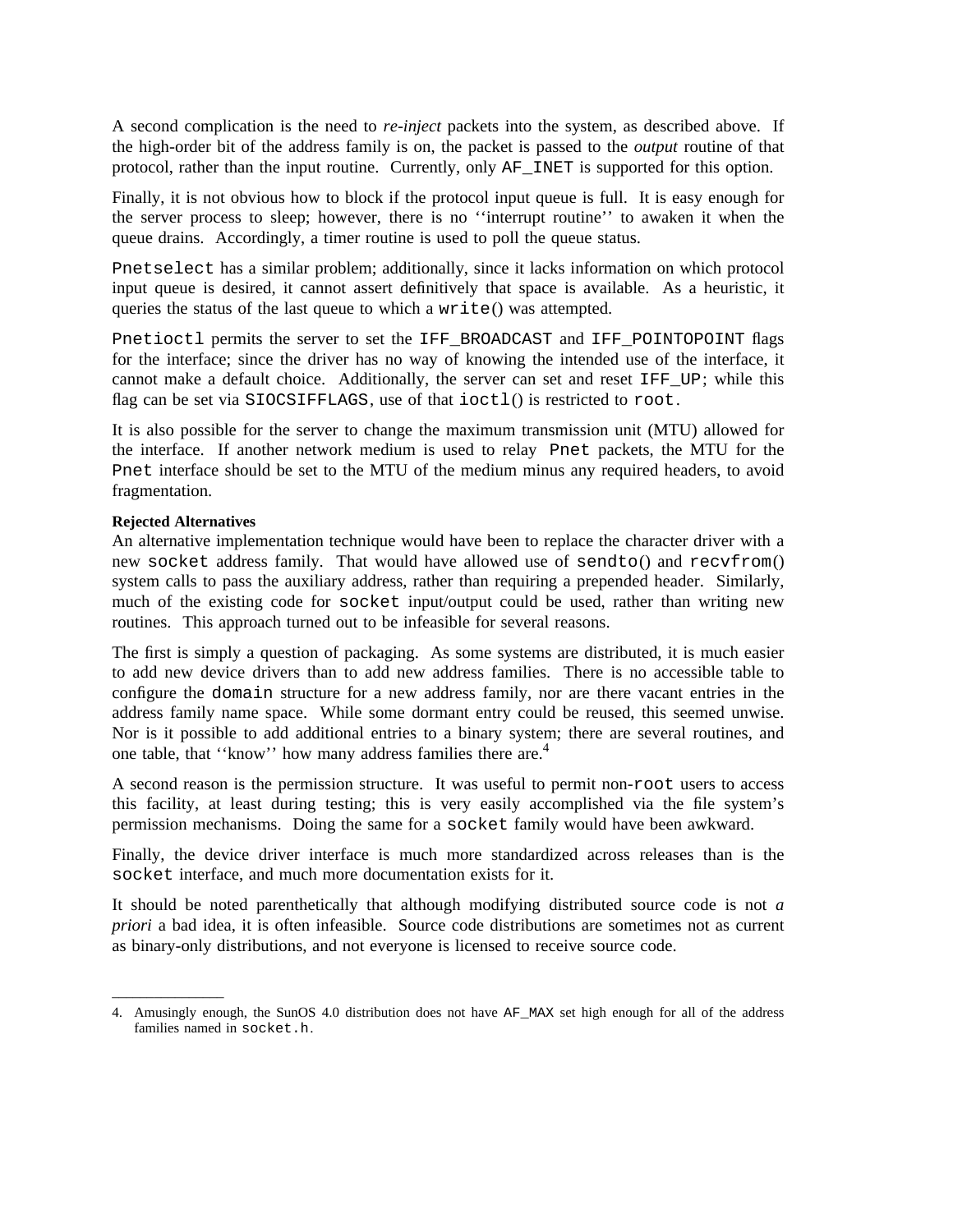#### **5.1 Performance of Socket-Based** Pnet

Obviously, performance is a concern when packets are copied to and from user level an extra time before being transmitted. To measure the performance of the socket implementation, we employed a modified version of ping(8). This version transmitted a new ICMP ECHO packet immediately upon receipt of the response to the previous packet; it also printed the total elapsed time for the packet sequence. Employing this technique, rather than measuring the per-packet round-trip time, allowed us to avoid problems with the coarse granularity of the system clock. In the actual test, between a Sun  $3/60$  and a Sun  $3/75$ , we measured performance at user-data lengths ranging from 0 to 1300 bytes. Each measurement consisted of 100 ICMP packets; we repeated each test 100 times The goal was to acount for both the per-packet and per-byte overhead. UDP was used as the transport mechanism, with checksumming turned off (the SunOS default). Each test was repeated several times. Note that the timing represents four copy operations on each byte: when sending the ECHO packet, when it is received on the target machine, when the response packet is sent, and when it is received.



**Figure 2.** Median ICMP ECHO Time

Figure 2 shows the median times in milliseconds for each packet size. There is a glitch in the graph at around 500 bytes; this is most likely due to buffer allocation strategies. Packets of more than 512 bytes — counting the IP and ICMP headers, in this case — are copied into a single *mbuf cluster*, rather than a chain of *mbuf*s.

A second graph, Figure 3, shows the ratio of the times. It appeared that Pnet performed at one half to one third the speed of the raw underlying network. To validate this, we used  $ftp(1)$  to copy a large file to  $/dev/null$ , after ensuring that the entire file was in the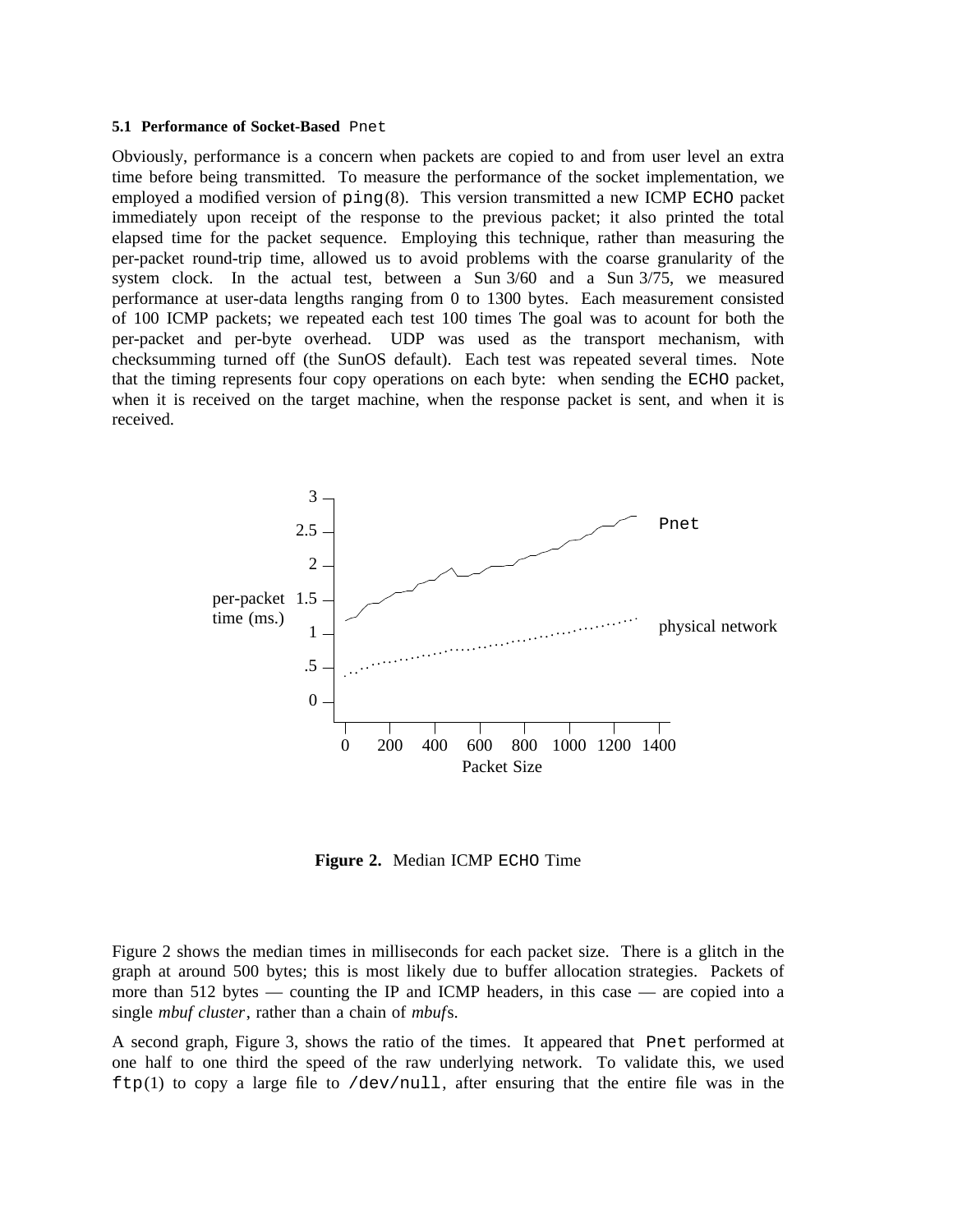

**Figure 3.** Ratio of Median Times

sender's buffer cache. The speed ratio was noticeably worse than might be expected from the previous measurements, 3.4 to 1. We attributed this difference primarily to CPU time consumption. Copying the data to and from the Pnet driver is CPU-intensive; thus, Pnet is competing with ftp and TCP itself for processor time. The ttcp throughput benchmark developed by Mike Muuss yielded similar results. Visual observation of perfmeter during ttcp runs displays indicated that the receiving host sustained additional CPU load; the transmitting host actually had more idle time.

If CPU capacity is really the limiting factor, the performance difference would not be seen if there was extra CPU capacity available. Looked at another way, we can make available more CPU time per packet by slowing down the interarrival rate. This was most easily accomplished by running similar tests across a long-haul link, in this case between Murray Hill, New Jersey, and Allentown, Pennsylvania. IP access between the two sites is via a 1.344M bps point-to-point link; additionally, several other local area networks and gateways intervene at each end.

The raw throughput graph is shown in Figure 4; the speed ratio is shown in Figure 5. Performance is a bit more variable, due to the vagaries of the shared link; as can be seen, though, the shapes of the two sets of graphs correspond nicely. The Pnet link is only about 1.1 times slower than the direct link in this case. A complication arose because of packet loss on the link; given the design of the test program, each dropped packet caused a one-second timeout before the next ICMP packet was sent. We adjusted for this by subtracting one second from the total time for each such packet.

The overhead of Pnet should be relatively constant for a given packet size, regardless of the link speed. Figure 6 shows the difference in throughput for both sets of tests; as can be seen,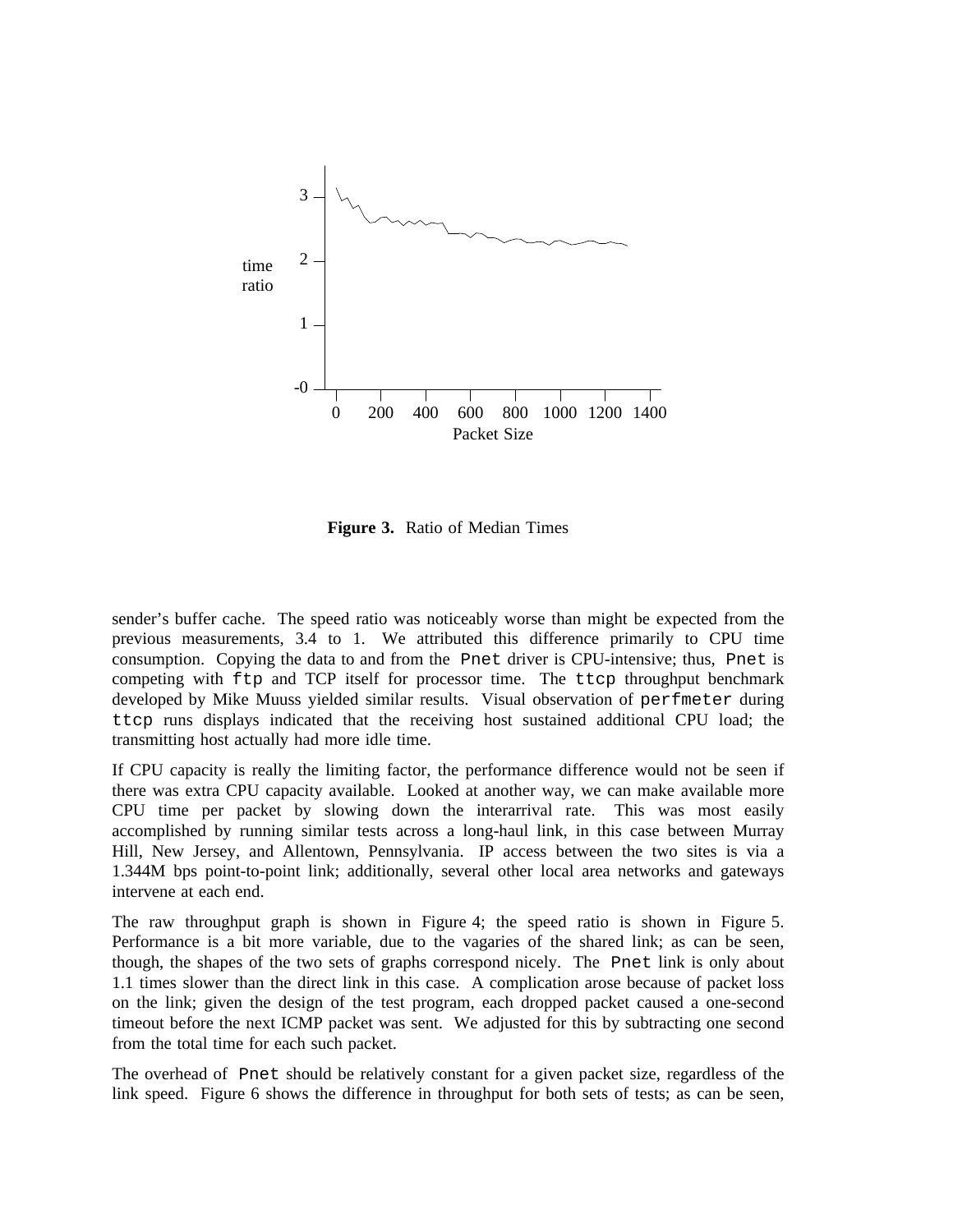

**Figure 4.** Median ICMP ECHO Time — Long Haul

the two graphs are quite similar.

Finally, the same ftp and ttcp tests were run; throughput for Pnet was essentially the same as on the physical network.

#### **6. A STREAM VERSION OF** Pnet

On a system with a good stream implementation of TCP/IP, there is no need for a Pnet driver. The native drivers can be used instead, for all of the applications described above. The mechanism is quite simple: create a stream pipe, and link one end of it to IP. Issue the appropriate configuration ioctl() calls (i.e., to inform IP of the network number and IP address), and the stream will be treated the same as any other device driver. For conventional devices, this configuration process is typically table-driven. Since Pnet devices are dynamically created, a table is not usable; instead, the Pnet server must handle the process manually.

Shutting down a pipe-based Pnet driver is often difficult. Shutdown may be disorderly; one or both ends of the pipe may be closed before IP's close routine is called. It is therefore vital to detect M\_HANGUP messages traveling upstream. Another crucial detail is whether IP is prepared to delete the interface control structures. In some versions of stream TCP/IP, much of the rest of the networking code is unprepared to deal with the possibility of such deletions. For example, route table entries often point to the per-interface structure; if these are not cleaned up, problems can occur. In fact, some early implementations of SLIP for 4.2bsd were known to crash when the interface was deleted.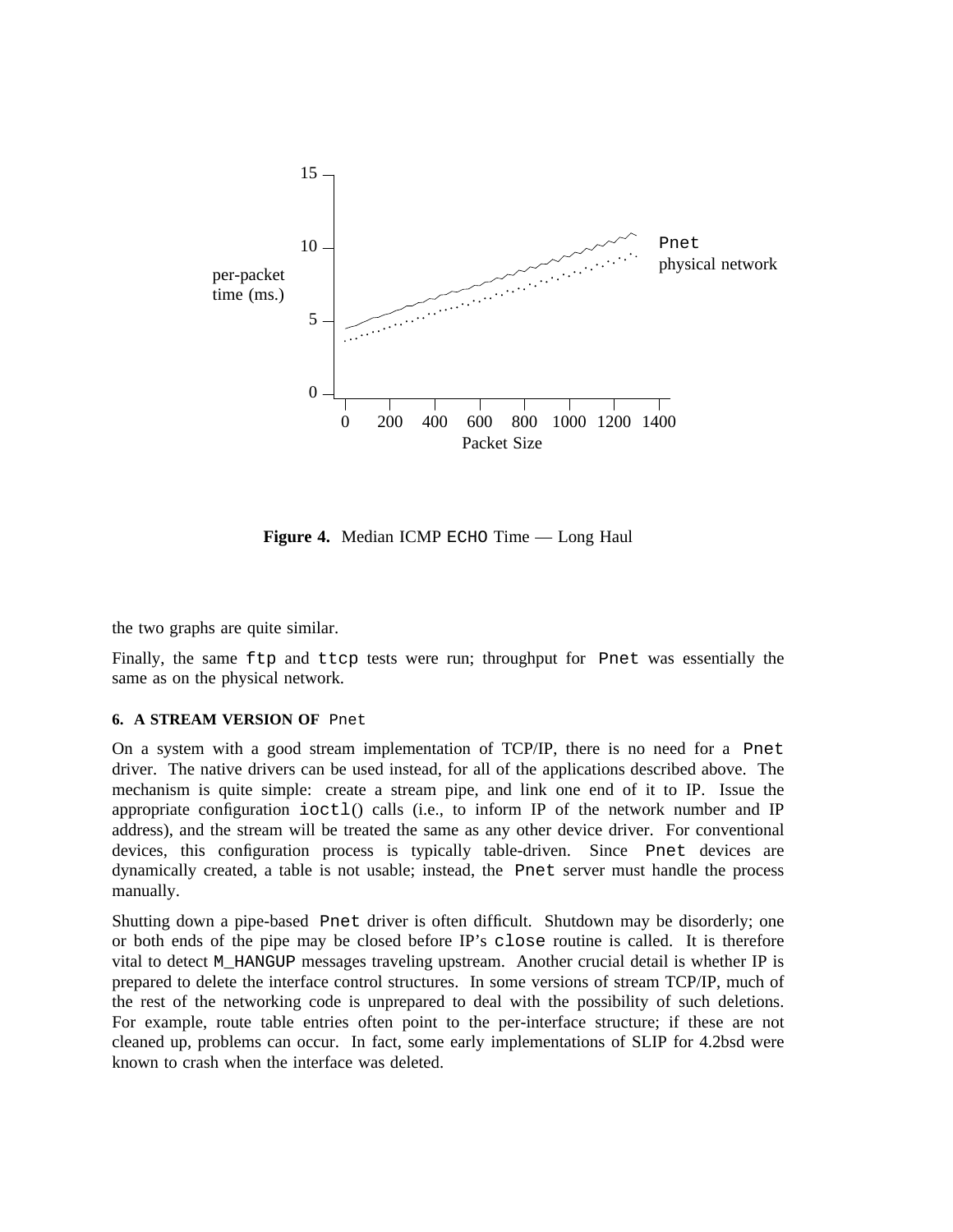

**Figure 5.** Ratio of Median Times — Long Haul

The 9th Edition implementation of stream TCP/IP deals well enough with shutdowns; however, the IP destination address is not passed downstream along with the packet unless ARP<sup>[Plum82]</sup> is in use. The implementation is thus able to deal only with Ethernet<sup>5</sup> networks and point-topoint links, for which the concept of destination address is not relevant. This is obviously easy to fix.

System V versions typically use the *Data Link Provider Interface* (DLPI)[McGr89] protocol between IP and the device driver. The Pnet server must implement its half of this protocol, a non-trivial matter. DLPI does provide for the destination address to be passed along. Unfortunately, it also introduces another complication at shutdown: the protocol requires that a link be unbound at connection tear-down, via a DL\_UNBIND\_REQ message and acknowledgement. This is not difficult for a resident device driver, but is problematic when the ''device'' is a pipe. Shutdown can occur when a server program has exited; there is obviously no way for the server to receive or send any more messages.

We worked with a pre-release version of the System V Release 4 streams TCP/IP, based on the Lachman/Convergent code; for it, some of these concerns were minimized. For example, although the drivers do acknowledge IP's DL\_UNBIND\_REQ message, the acknowledgement is silently ignored; thus, its absence is not missed. Similarly, while some implementation-specific details — for example, associating the stream with a statistics structure, and actually keeping

\_\_\_\_\_\_\_\_\_\_\_\_\_\_\_\_

<sup>5.</sup> Ethernet is a registered trademark of Xerox Corporation.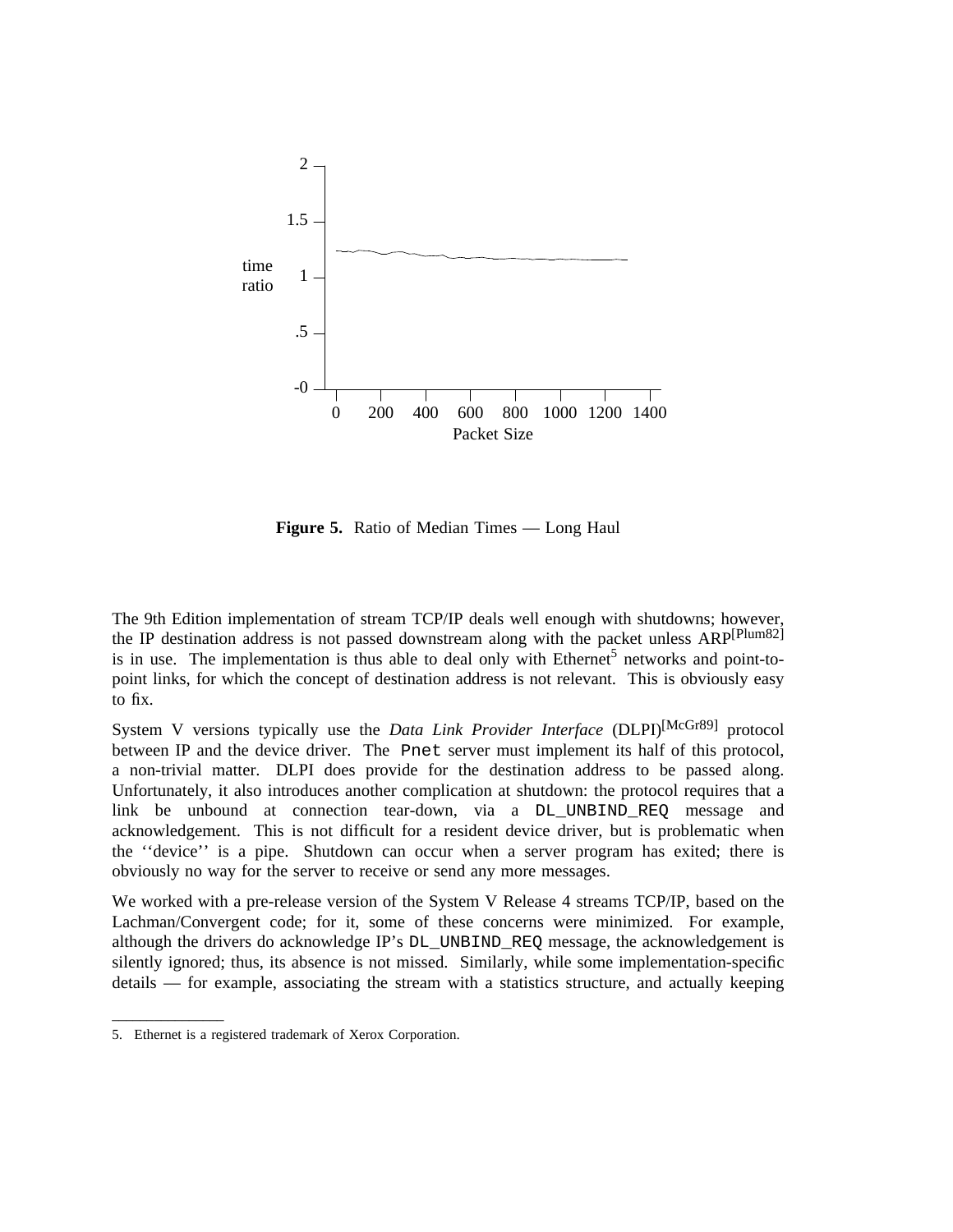

**Figure 6.** Time Differences

counts in that structure — are messy, the existing drivers in our version ignored them, so we ignored them as well.

Given that, we must implement the following aspects of the protocol:

- Respond to DL\_BIND\_REQ with a DL\_BIND\_ACK message. Since both of these messages are transmitted as M\_PROTO streams messages, they could be sent and received easily enough via putmsg() and getmsg().
- Respond to a DL\_INFO\_REQ message with a DL\_INFO\_ACK message. Again, this requires no kernel code.
- Accept and send data via DL\_UNITDATA\_REQ and DL\_UNITDATA\_IND.
- Accept a few ioctl() calls. This version of IP requires that the socket ioctl() calls, notably SIOCSIFFLAGS, SIOCSIFADDR, and SIOCSIFNAME (to set the interface structure name) be fielded by the driver (or a convergence module), and an M\_IOCACK message sent back upstream. This one is more difficult, since there is no way to process M\_IOCTL messages at the stream head, or to generate responses.

We could have implemented this via a special-purpose module. Indeed, if a module were needed anyway, to handle DL\_UNBIND\_REQ, we would probably have opted for that solution. Given that everything else could be handled at user level, though, we provided a general alternative, the mesg/rmesg module pair used in 9th Edition systems. These modules encapsulate all stream messages, regardless of type, as an M\_DATA message preceeded by an M\_PROTO header. In the reverse direction, a user-generated header is examined to produce an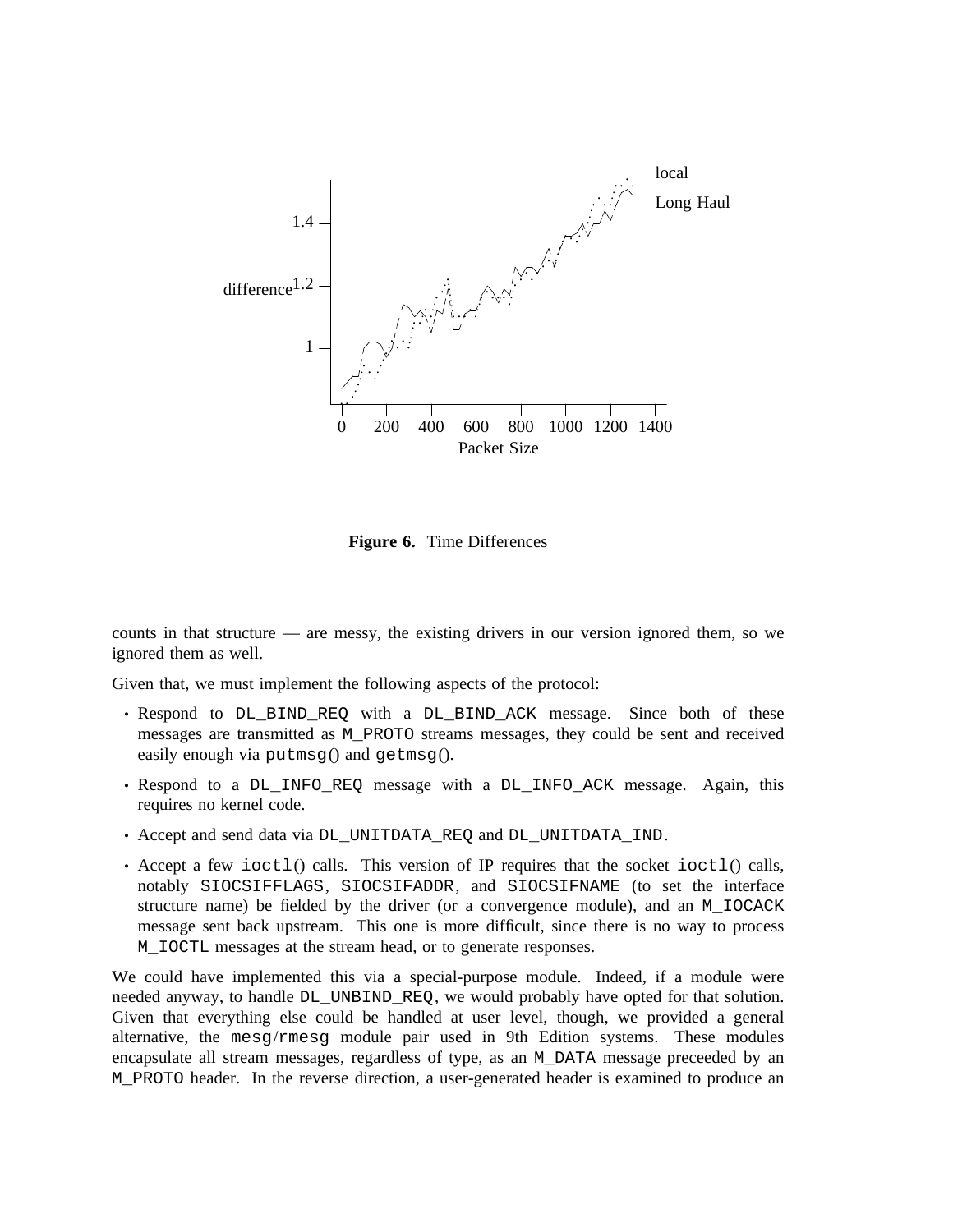arbitrary-type message from the data portion written via putmsq().<sup>6</sup> A consequence of this is that even the DLPI messages are encapsulated this way; thus, the user process is slightly more complex than might otherwise be the case.

A few minor changes were needed to the implementation of IP. Most important, IP needs to recognize the M\_HANGUP message, to indicate that the pipe has been closed. The proper response to this is to delete the data structure identifying a stream, and to delete any routing table entries pointing to it. The routing table adjustments should also be made when an I\_UNLINK message is received for any stream; the lack of such could be considered a bug in IP regardless of of the presence of Pnet.

Finally, although the current code permits a stream to be attached via either I\_LINK or I\_PLINK, the latter is inappropriate for a pipe. If the owning process dies, the user end of the pipe will be closed, thus generating an M\_HANGUP and disabling the stream. The IP end, though, will be permanently attached; no process is likely to come along and issue the appropriate  $I$  PUNLINK. Nor is there any significant benefit to the user process in being able to do a persistent link. Consequently, IP should reject I\_PLINK calls for pipes. Unfortunately, that is not easy to do; the check is very implementation-dependent. Consequently, we have omitted it in this prototype.

#### **7. CONCLUSIONS**

\_\_\_\_\_\_\_\_\_\_\_\_\_\_\_\_

We have demonstrated how one simple piece of code can be used to create a variety of powerful mechanisms. Given comparatively minor changes to the stream versions of IP, it woas simpler yet. We have implemented some of the applications described above; work on others is in progress, notably Greyer.

#### *REFERENCES*

- [BFE] ''Blacker Front End Interface Control Document,'' pp. 1-25– 1-40 in *DDN Protocol Handbook*, ed. E.J. Feinler, O.J. Jacobsen, M.K. Stahl, and C.A. Ward.
- [Bell89] S.M. Bellovin, ''Security Problems in the TCP/IP Protocol Suite,'' *Computer Communications Review* **19**(2), pp. 32-48 (April, 1989).
- [Brad89] R.T. Braden,ed., ''Requirements for Internet hosts communication layers.,'' RFC 1122 (October 1989).
- [Come88] D. Comer, *Internetworking with TCP/IP : Principles, Protocols, and Architecture,* Prentice-Hall, Inc. (1988).
- [Denn81] D.E. Denning and G.M. Sacco, ''Timestamps in Key Distribution Protocols,'' *Communications of the ACM* **24**(8), pp. 533-536, ACM (August 1981).

<sup>6.</sup> In practice, life is a bit more complex; M\_FLUSH messages must be processed both in the kernel and sent to the user process. Furthermore, security considerations dictate that use of mesg/rmesg be restricted to the superuser.